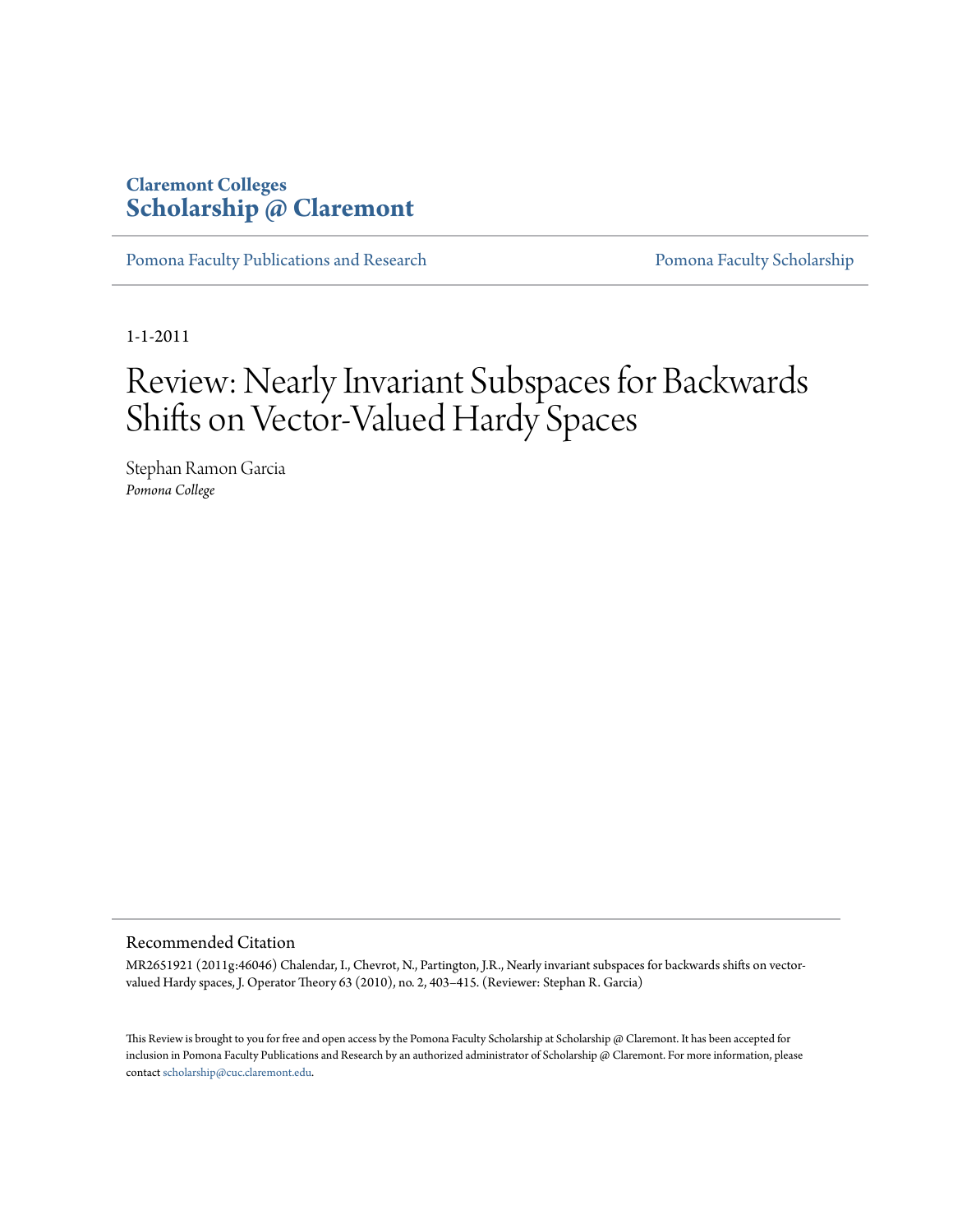### AMERICAN MATHEMATICAL SOCIETY MathSciNet<sup>®</sup> Mathematical Reviews on the Web [Previous](/mathscinet/pdf/2757527.pdf?mx-pid=2651921&pg1=RVRI&pg3=authreviews&s1=726101&vfpref=html&r=4) [Up](/mathscinet/search/publications.html?mx-pid=2651921&pg1=RVRI&pg3=authreviews&s1=726101&vfpref=html&r=1) [Next](/mathscinet/pdf/2640976.pdf?mx-pid=2651921&pg1=RVRI&pg3=authreviews&s1=726101&vfpref=html&r=6) Article

#### Citations

[From References: 1](/mathscinet/search/publications.html?refcit=2651921&loc=refcit) [From Reviews: 1](/mathscinet/search/publications.html?revcit=2651921&loc=revcit)

## **MR2651921 (2011g:46046)** 46E20 [\(30H10 47A15 47B38\)](/mathscinet/search/mscdoc.html?code=46E20%2C%2830H10%2C47A15%2C47B38%29) **[Chalendar, I.](/mathscinet/search/publications.html?pg1=IID&s1=612759)** [\(F-LYON\)](/mathscinet/search/institution.html?code=F_LYON); **[Chevrot, N.](/mathscinet/search/publications.html?pg1=IID&s1=813923)** [\(F-LYON\)](/mathscinet/search/institution.html?code=F_LYON);

**[Partington, J. R.](/mathscinet/search/publications.html?pg1=IID&s1=136415) [\[Partington, Jonathan R.\]](/mathscinet/search/publications.html?pg1=IID&s1=136415)** [\(4-LEED-SM\)](/mathscinet/search/institution.html?code=4_LEED_SM)

**Nearly invariant subspaces for backwards shifts on vector-valued Hardy spaces. (English summary)**

*[J. Operator Theory](/mathscinet/search/journaldoc.html?&cn=J_Operator_Theory)* **63** (2010), *[no. 2,](/mathscinet/search/publications.html?pg1=ISSI&s1=283469)* 403*–*415.

Recall that a subspace  $\mathcal F$  of  $H^2(\mathbb{D}, \mathbb{C}^m)$  is *nearly invariant* under the backward shift  $S^*$  if  $\mathcal F$  is closed and if every element  $f \in \mathcal{F}$  with  $f(0) = 0$  satisfies  $S^* f \in \mathcal{F}$ . In the scalar case these spaces were introduced by D. Hitt [Pacific J. Math. **134** (1988), no. 1, 101–120; [MR0953502 \(90a:46059\)](/mathscinet/pdf/953502.pdf)] in a study of the simply S-invariant subspaces of the Hardy space on an annulus. They were later studied by D. E. Sarason [Mem. Amer. Math. Soc. No. **56** (1965), 78 pp.; [MR0188824 \(32 #6256\)\]](/mathscinet/pdf/188824.pdf).

In this article, the authors characterize the subspaces of a vector-valued Hardy space which are nearly S<sup>\*</sup>-invariant. This provides a vectorial generalization of a result of Hitt [op. cit.]. The authors also study compact perturbations of shifts which are pure isometries. Extending a result of D. N. Clark [J. Analyse Math. **25** (1972), 169–191; [MR0301534 \(46 #692\)\]](/mathscinet/pdf/301534.pdf), the unitary operators which are compact perturbations of restricted shifts are described. The authors' classification of nearly invariant subspaces yields information on the simply shift-invariant subspaces of the vector-valued Hardy space  $H^2(A, \mathbb{C}^m)$  of an annulus A. In particular, the authors generalize a result of A. Aleman and S. Richter [Integral Equations Operator Theory **24** (1996), no. 2, 127– 155; [MR1371943 \(99b:47010a\)](/mathscinet/pdf/1371943.pdf); erratum, Integral Equations Operator Theory **29** (1997), no. 4, 501–504; [MR1484863 \(99b:47010b\)\]](/mathscinet/pdf/1484863.pdf) by proving that any such subspace has index bounded by  $m$ .

Reviewed by *[Stephan R. Garcia](/mathscinet/search/publications.html?pg1=IID&s1=726101)*

#### **References**

- 1. J. Agler, N.J. Young, Functions which are almost multipliers of Hilbert function spaces, *Proc. London Math. Soc. (3)* **76**(1998), 453–475. [MR1490245 \(99g:46027\)](/mathscinet/pdf/1490245.pdf?pg1=MR&s1=99g:46027&loc=fromreflist)
- 2. A. Aleman, S. Richter, Simply invariant subspaces of  $H^2$  of some multiply connected regions, *Integral Equations Operator Theory* **24**(1996), 127–155; Erratum, *Ibid,* **29**(1997), 501–504. [MR1371943 \(99b:47010a\)](/mathscinet/pdf/1371943.pdf?pg1=MR&s1=99b:47010a&loc=fromreflist)
- 3. C. Benhida, D. Timotin, Functional models and finite-dimensional perturbations of the shift, *Integral Equations Operator Theory* **29**(1997), 187–196. [MR1472098 \(98d:47032\)](/mathscinet/pdf/1472098.pdf?pg1=MR&s1=98d:47032&loc=fromreflist)
- 4. C. Benhida, D. Timotin, Finite rank perturbations of contractions, *Integral Equations Operator Theory* **36**(2000), 253–268. [MR1753419 \(2001f:47011\)](/mathscinet/pdf/1753419.pdf?pg1=MR&s1=2001f:47011&loc=fromreflist)
- 5. I. Chalendar, N. Chevrot, J.R. Partington, Invariant subspaces for the shift on the vector-valued L 2 space of an annulus, *J. Operator Theory* **61**(2009), 101–118. [MR2501008 \(2010b:46053\)](/mathscinet/pdf/2501008.pdf?pg1=MR&s1=2010b:46053&loc=fromreflist)
- 6. J.A. Cima, A.L. Matheson, W.T. Ross, *The Cauchy Transform,* Math. Surveys Monographs, vol. 125, Amer. Math. Soc., Providence, RI 2006. [MR2215991 \(2006m:30003\)](/mathscinet/pdf/2215991.pdf?pg1=MR&s1=2006m:30003&loc=fromreflist)